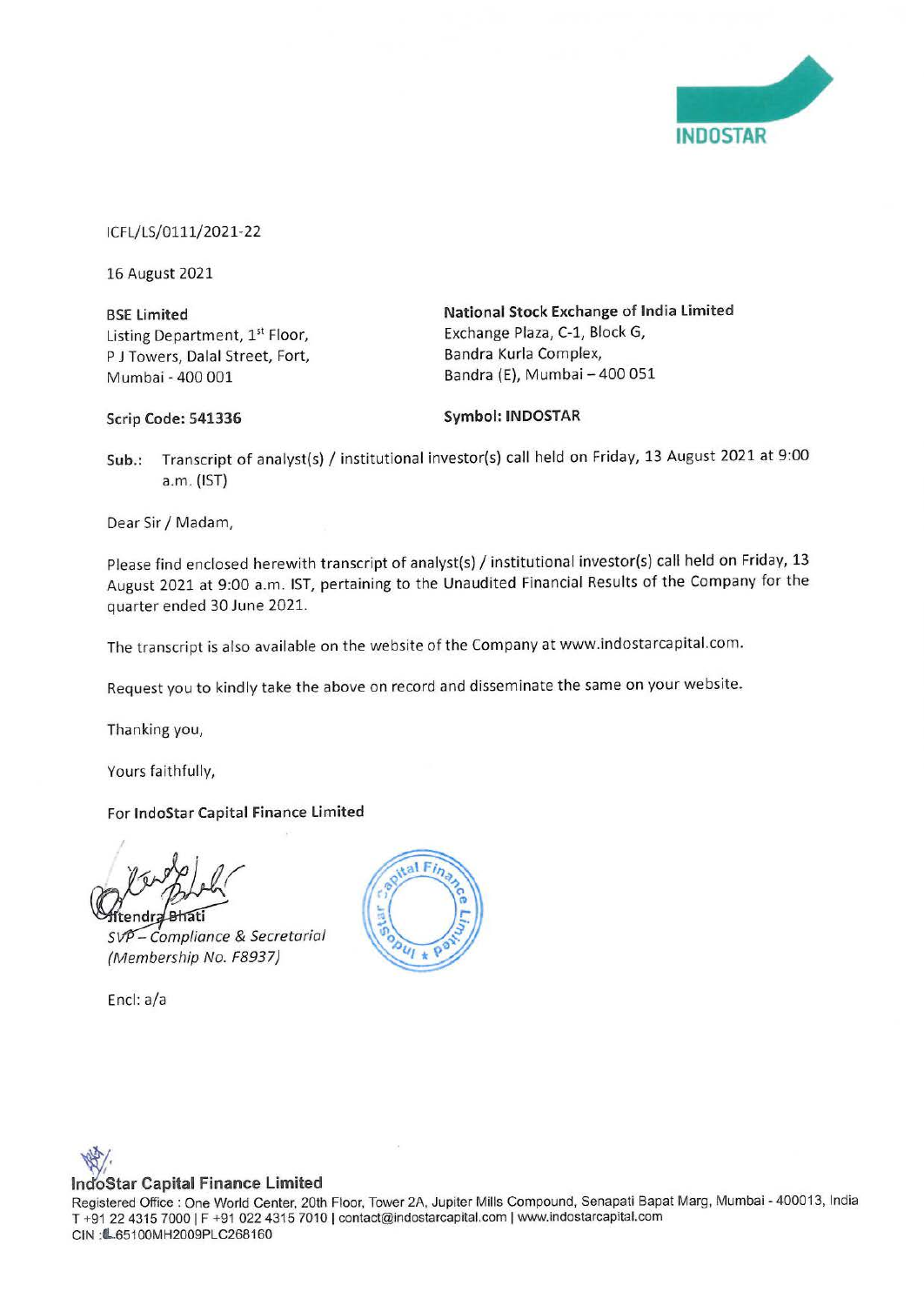

# "IndoStar Capital Finance Limited Q1 FY-22 Results Conference Call"

**August 13, 2021**



**MANAGEMENT:MR. R. SRIDHAR – EXECUTIVE VICE CHAIRMAN & CEO,**

**INDOSTAR CAPITAL FINANCE LIMITED**

**MR. AMOL JOSHI – CFO, INDOSTAR CAPITAL FINANCE LIMITED**

**MR. DEEP JAGGI – CHIEF BUSINESS OFFICER, INDOSTAR CAPITAL FINANCE LIMITED**

**MS. JAYA JANARDANAN – CHIEF OPERATING OFFICER, INDOSTAR CAPITAL FINANCE LIMITED**

**MR. SALIL BAWA – HEAD INVESTOR RELATIONS, INDOSTAR CAPITAL FINANCE LIMITED**

**MODERATORS: MR. ALPESH MEHTA – MOTILAL OSWAL FINANCIAL SERVICES**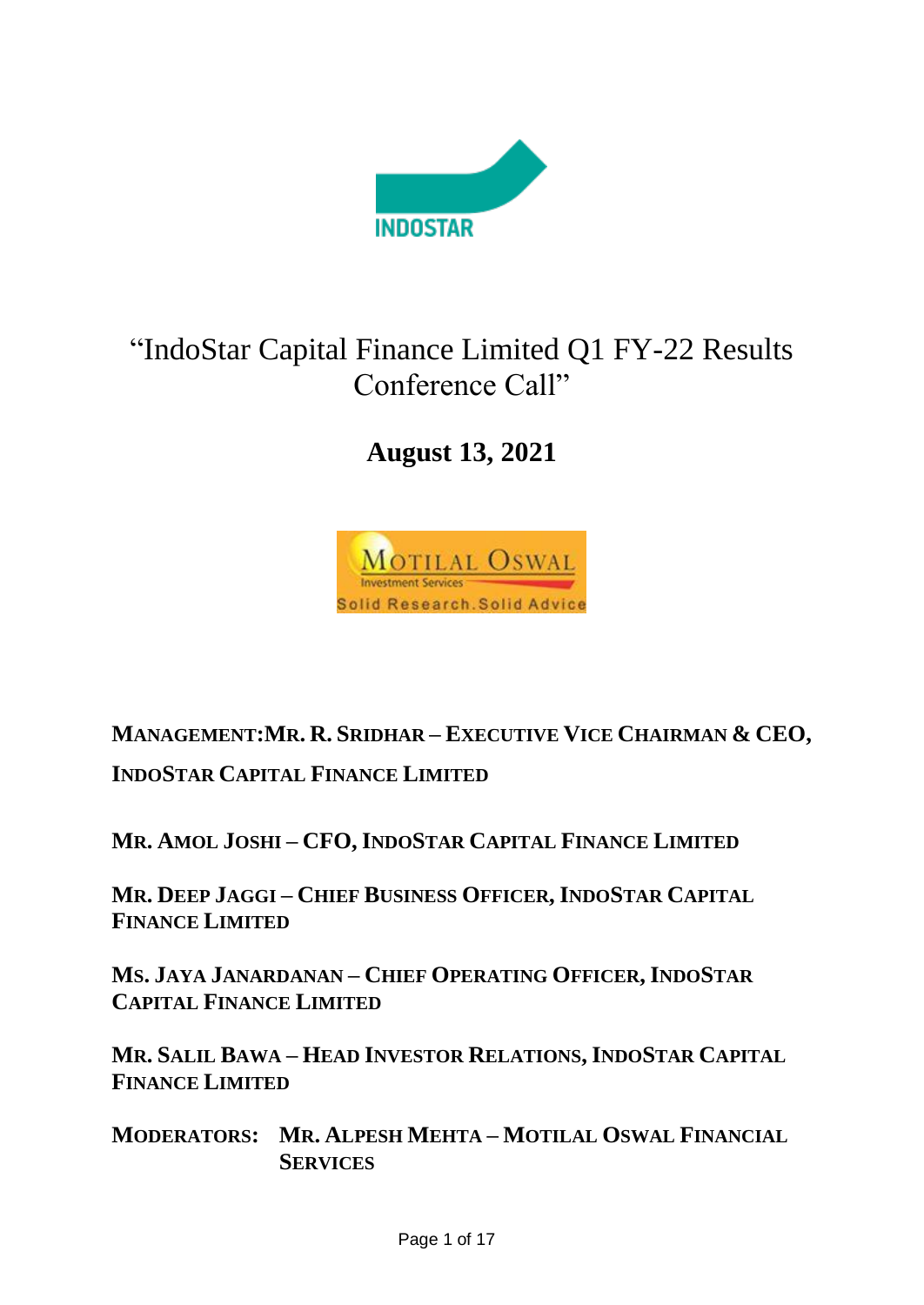

- **Moderator:** Good morning ladies and gentlemen, welcome to the IndoStar Capital Finance Q1 FY22 Results Conference Call hosted by Motilal Oswal Financial Services Limited. As a reminder all participant lines will be in the listen-only mode and there will be an opportunity for you to ask questions after the presentation concludes. Should you need assistance during the conference call, please signal an operator by pressing '\*' then '0' on your touchtone phone. Please note that this conference is being recorded. I now hand the conference over to Mr. Alpesh Mehta from Motilal Oswal Financial Services. Thank you and over to you sir.
- **Alpesh Mehta:** Thanks a lot Louisiana and good morning everyone and welcome to IndoStar Capital Financial Results conference call to discuss about Q1 FY22 earnings. Today we have Mr. R. Sridhar; who is the Executive Vice Chairman and CEO, Mr. Amol Joshi; CFO, Mr. Deep Jaggi; Chief Business Officer, Ms. Jaya Janardanan; Chief Operating Officer and Mr. Salil Bawa; who is the Head Investor Relation. Now without much ado I hand it over to Mr. Sridhar for the opening comments and post which we will have a Q&A session. Thanks, and over to you sir.

**R. Sridhar:** Thank you Alpesh. Thanks for all the participants for taking time out to join this Q1 FY22 earnings call. Hope all of you and family are staying safe and healthy.

> Before we discuss the Q1 numbers I would like to set the context for our interaction today morning. As you all know IndoStar is managing a transition for the past few years, moving from corporate lending business to granular retail business. When I joined in 2017, we had an 80-20 mix of corporate and retail which we have in the last 4 years successfully converted into a 20- 80 almost. So, in the last 2 or 3 years when the entire industry faced multiple challenges commencing from the credibility and liquidity crisis arising out of IL&FS, followed by sluggish GDP, see the down cycle and on top of it along 15-16 months of pandemic COVID-19 wave 1 and COVID-19 wave 2. During this challenging period, we have achieved few strategic initiatives which has put IndoStar on a strong wicket for a future growth.

> The first good thing which we have done during this period is strengthening of the balance sheet. In that respect we have been able to bring a global, strong private equity Brookfield which is the second largest in the world. Brookfield had multiple options to invest in the NBFC space as we had multiple partners who were looking for capital. But finally, the chemistry worked out and Brookfield have taken equity in the company and now become a significant single largest shareholder with the majority stake. This partnership has not only provided growth capital but also strengthened our ALM and as Brookfield had lot of relationship with the banking community, it has also improved our liquidity pipeline substantially. At one stroke we have strengthened the liability substantially because of the huge growth capital had come and also looking into the impact of the challenges which we were facing in enrolment those have mandated the company and the management to clean the books. We have taken accelerated provisions, aggressive write-off and a couple of AIP transactions we have done in the last 2 years, particularly in March '20 and in March '21. With that by Q1 of June 30<sup>th</sup>, I feel that we have completely cleaned the book. I do feel that there will be no further credit cost which will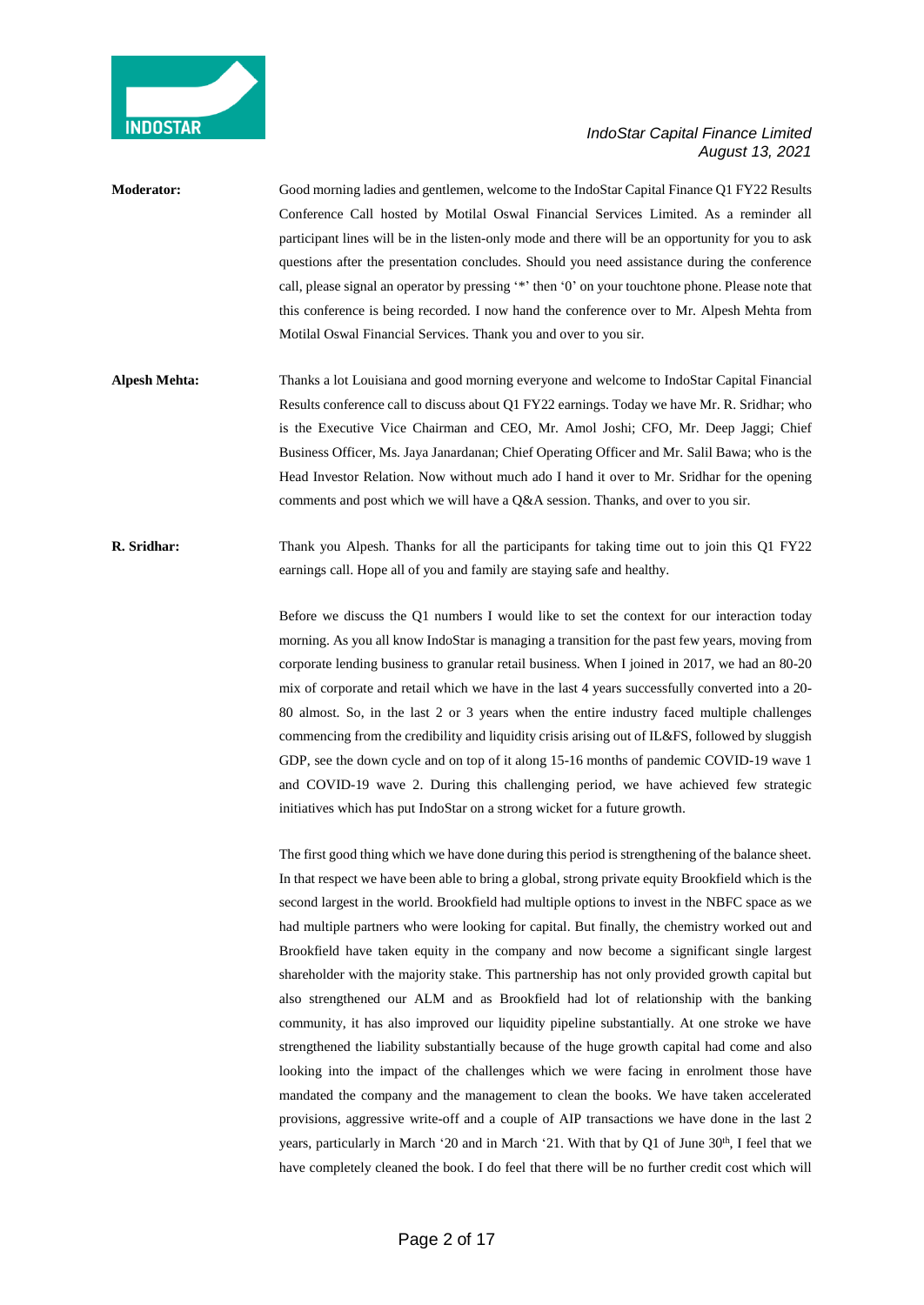

come on a portfolio which is up to  $31<sup>st</sup>$  of October, 2020. These two have been major decisions which we have taken to strengthen the liability side. The third major decision we've taken is a partnership with ICICI Bank. As we have encountered a massive liquidity crunch in the marketplace as a strategy, we have built a partnership with ICICI Bank where we have already lent more than 1000 crores in CV business on a franchisee model, a co-lending model. We have renegotiated the commercial and that partnership is going to make us leverage more going forward as well as it will provide the much-needed liquidity in case the liquidity crunch comes back in our 5-year journey. With this kind of initiatives, we have done we have also prepared the aspirational 5-year plan commencing from 1<sup>st</sup> April, 2021 to 31<sup>st</sup> March, 2026 where we have articulated clearly our granular retail journey. So, in that what we have done in the 5-year plan is clearly we have spelt out that we will exit the corporate lending business. We are now 77% retail and 23% corporate which I hope that by March, 2022 will come down below 10%. In next 1 year this will eventually become zero, leading to the IndoStar becoming a full 100% retail financing company.

In the retail financing space, we are strategically going to use three balance sheets. The parent balance sheet is going to be fully 100% used vehicle which will comprise of mainly used commercial making financing business. In this used commercial vehicle financing business, which we have been doing we are going to expand geography, product as well as customer segment. As you all know there are two major companies in this business which is Shriram Transport and Chola. We have carved this for ourselves in the customer segment which is beyond first-time users. As Shriram Transport is the leader in first-time user segment, we are not going to be present there. It's a very difficult business. We are going to be from first time borrowers to 5-year vehicles loan as against the earlier customer segment of two or three vehicles. This expands our customer base for future growth potential. As we are presenting 250 locations, we have an aspiration to build 1000 branches which would be built on a hub-andspoke model with the smart branches. The hub-and-spoke is for every hub there will be three branches and one rural center consisting of five business locations contributing to about INR 6 crores per month disbursements. Today we have 250 of the key hubs which will contribute about INR 300 crores per month, from there we are moving to 200 hubs in the next 5 years. That is the geographical expansion which will consist of all the four zones, East-West-North and South as well as we have already started our presence in the Northeast. So that is one.

The third is the product expansion; apart from used commercial vehicles, we will also be creating presence in tractors, passenger commercial vehicles and construction equipment. We do hope that our projections show this will not go beyond 5% each, contributing to 15% in total, the balance 85% will be in used commercial vehicle. We are going to focus on 5 to 12 years segment where the penetration of the current players is less than 50%, leaving a lot of scope for us to gain market share.

As you all know the scrappage policy is on the implementation phase, once the pandemic subsided this is going to come and we estimate that 78 lakh vehicles which are beyond 15 years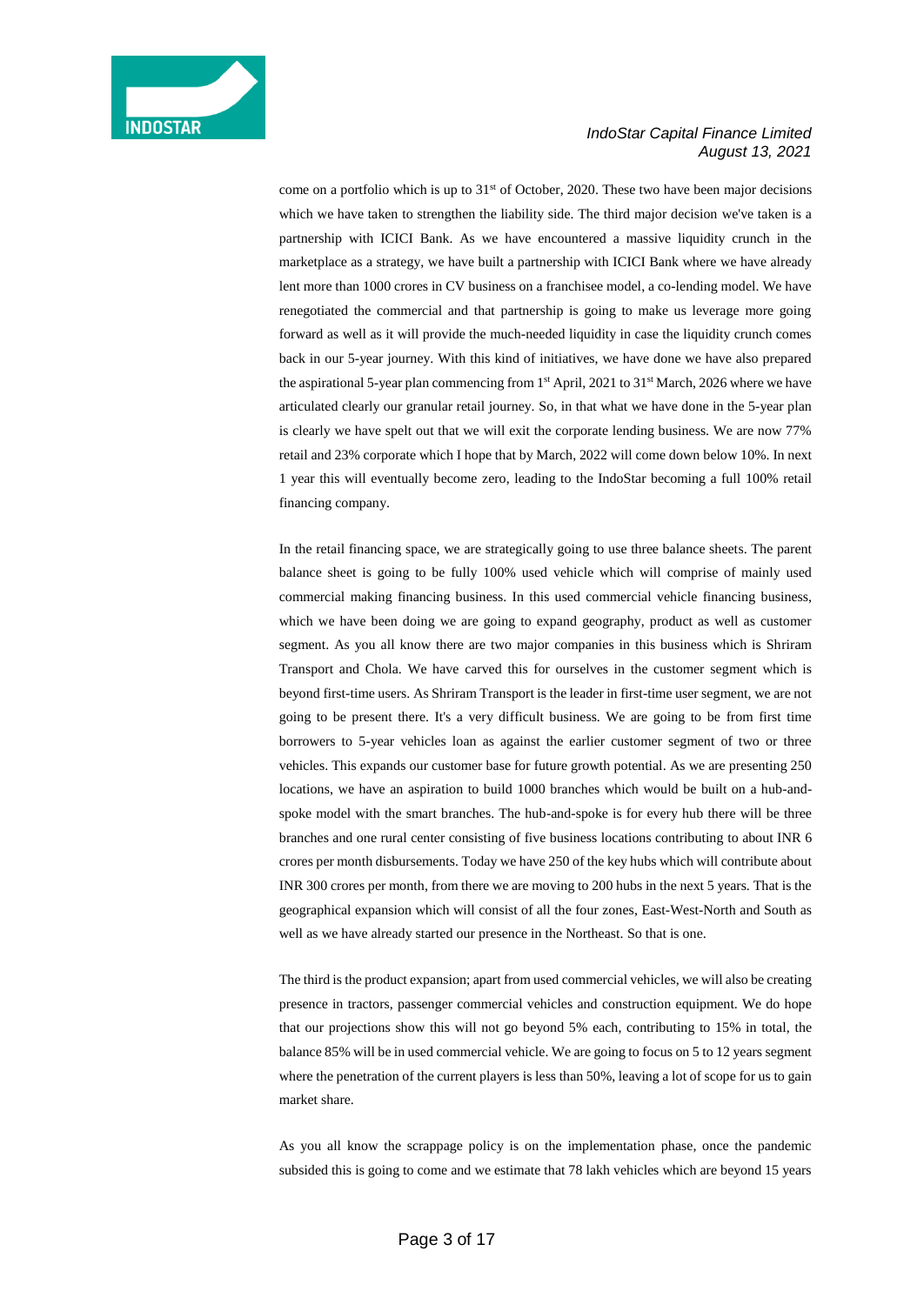

will be phased out gradually and this will generate a huge replacement demand of INR 100,000 to INR 125,000 crores. So, sensing this kind of an opportunity, we have strengthened our senior management team by bringing in a Chief Business Officer who has put in 20 years in this space, Deep Jaggi and recently we have brought Mr. Ravi Kumar, another 20-year veteran from Chola, both of them have top minded. They have been followed by lot of regional, divisional and SBU-2. So, we have a fantastic team in place. The proof of the pudding is in the business which we have done from November, 2020. After the pandemic moratorium and restructuring the portfolio, we have generated in the last 9 months from November to July of INR 1250 crores, more than 95% of them in Stage 1 which proves that the work we have done, the learnings we are made of the past and changes we have made in the team as well as in the policy is proving to be fantastic. So, from the current INR 3000 crores we feel that in the next 5 years this used commercial vehicle finance business will grow at least 10X in the next 5 years. That is the kind of potential is there and we are well prepared to take that advantage.

As far as the second balance sheet is concerned, it's going to be about housing finance business where we have focused on AIHS. I am happy to inform you that we have crossed INR 1000 crores AUM in this business. In the last 3 years we have been doing this. This is hidden and unnoticed jewel in our crown, the housing finance business. This business we have started in 2018 and we have generated INR 1000 crores AUM with a good profitability and what is heartening is exceptional asset quality. The management team which we had given us this kind of a performance, made the board and the shareholders feel like this business instead of being a standalone should be made independent. We have recently promoted our business head to Deputy CEO position and we have capitalized this company substantially and also we are going to reconstitute the board and we are going to do everything which will make this independent in the next 6 months. This business is as you all know is going to be in six or seven states consisting of mostly South and West to states. It is going to be in self construction space. The ticket size is less than INR 10 lakhs, the yield is going to be around 14%. As the cost of funds is very low and the risk weight is less, we feel that this business will be more than 3% ROA business. With leverage it can produce a fantastic return on equity (ROE). The credit cost in this business as far as we are concerned is substantially low. We do feel that we will be able to grow this business from the current INR 1000 crores by 7X to 8X in the next 5 years, which is the kind of potential is there. This business will grow its separate independent branches and people.

The third balance sheet we are going to use is going to be the partnership bank balance sheets which is an off-balance sheet strategy we have developed for our SME as well as the new vehicle business. As we all know we have developed a business, a partnership with ICICI Bank, that will be strengthened going forward. The lower yield in SME as well as the new vehicle business will be done in partnership with bank.

With these three initiatives, we do feel that we have a fantastic growth story in the retail business from Q1 FY22. So, in commercial vehicle financing business, the used commercial vehicle and the other three products will be giving us a 17% to 18% yield. We have already touched in July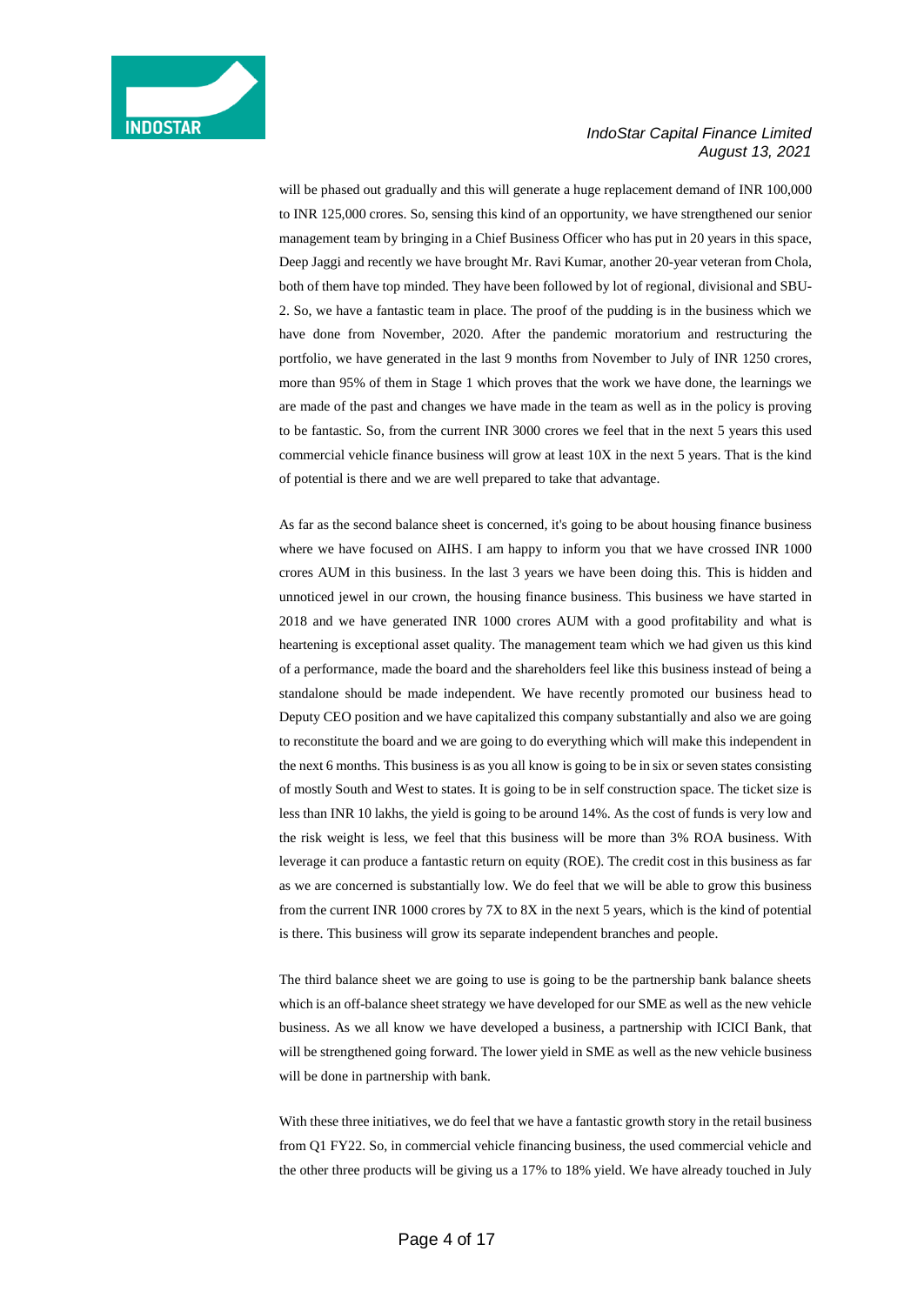

17.5% yield, so that would be further strengthened. With the cost of funds going down we have now 9.5 projected to be 9, we are going to be with the capital of about 25%, a double-digit net interest margin is going to be there.

With smart branches where the expansion of the branches operating expenses are going to be low and with the digitalization we do feel the operating expenses will be controlled and the productivity will be increased where we would be able to produce a very good return on asset in both these businesses. With off-balance sheet strategy the leverage is going to be fantastic. With these things with the kind of liability strength which we have done what we are looking at is no more further credit cost, the business teams are committing to us that the business which we will be doing most of them, more than 90% of them will be in Stage 1 necessitating a lesser credit provisioning. As we are carrying in the past 2 years a lot of provisions with write-off, we are also working on a micro level with each and every contract to enable and look at write-backs. The write-offs which we have done are mostly technical write-offs which are being done in the accounts and the balance sheet. But as far as the business is concerned the collection initiatives are continuing. So, we do expect that no further credit cost and there is a very good possibility of write-back. All our challenges and problems are behind us and we are looking forward to a 5-year of an exciting journey where we are making IndoStar as an emerging company with good businesses, granular, smart ticket, highly scalable, high potential and profitable. With the kind of infrastructure investment, smart branches and digitalization we do feel the operating expenses control and credit cost control we should be in a position to build a fantastic retail book.

A few words about corporate before I leave the forum for questions; the corporate book as I told you is running down and today; we have INR 1900 crores book. We have already taken a provision of INR 200 crores, the management overlays there which we have estimated could be eventual hair cut and run down this business. But we do feel that's more than adequate. I do feel that it is fully protected and covered but here also there is a possibility of some write-back as the borrowers who we have a long relationship, when they understand that we are not going to lag further. They are also shifting to other lenders where the balanced transfers are happening with haircuts literally, we are zero. We do expect that we have a cushion there. We are looking forward to a fantastic 5 years. The IndoStar is a growing organization in good business line. We have put the building blocks on both liabilities as well as on the asset side. As we are building our branches from 250 to 1000, you will find that our cost to income as well as the operating expenses moving up. But these all should not be viewed as expensive. These are all investments and as we are combining smart branches which are very cost effective with the digitization, the breakeven of these branches are made 50% time. Earlier it used to take 15-16 months. Now it's going to be 8 to 9 months. All these branches are going to pay back quickly and in the ramp-up period it is necessary for us to invest. That's why you will find that little cost to income but our income going up with good yields, we do expect that cost to income will come down to 30% in the next 5 years. That is a kind of information as preview I am giving to you.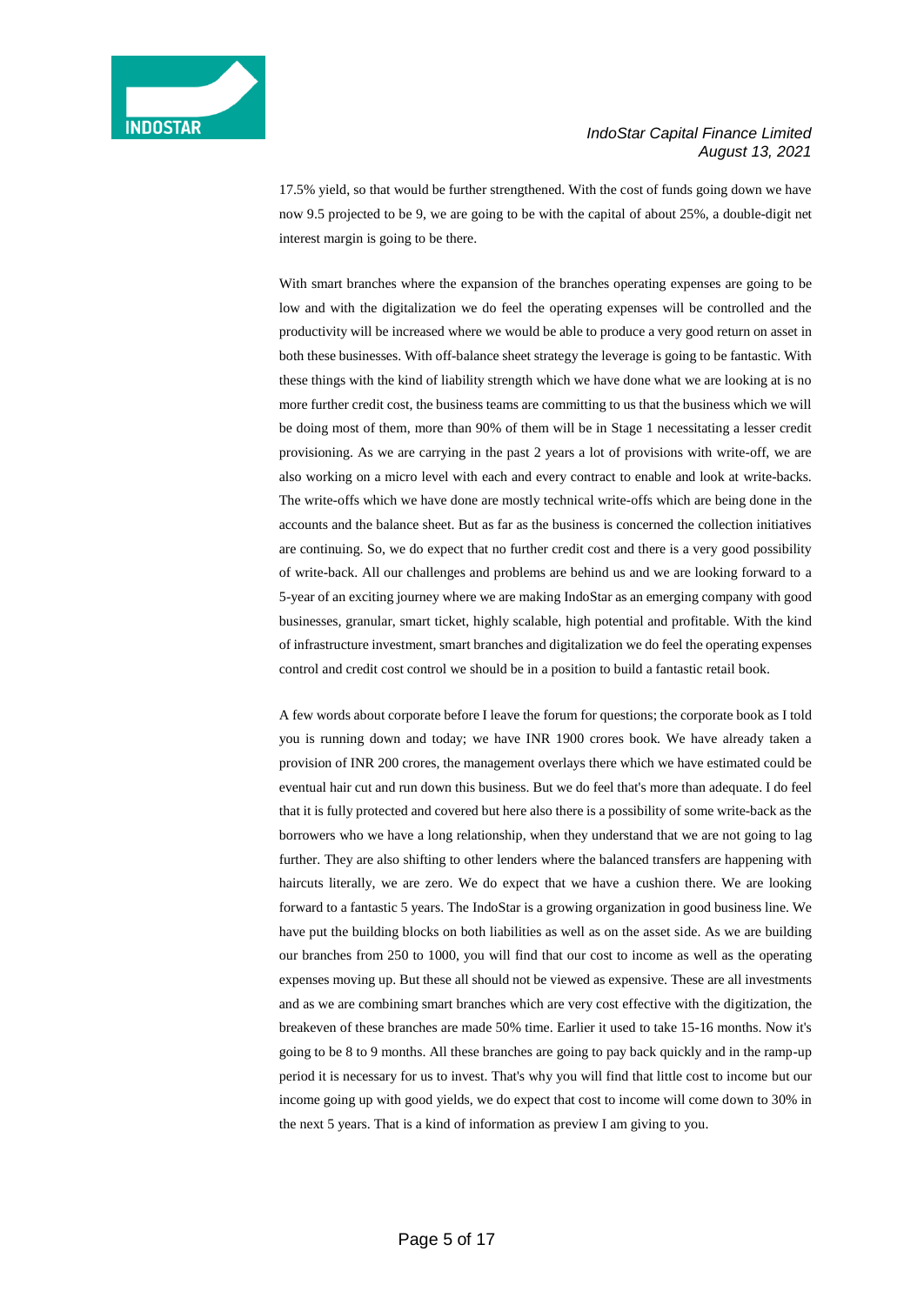

As far as the Q1 is concerned, I would consider this to be a strong quarter for us considering the environment. We have made a disbursement of INR 628 crores during this month averaging to INR 210 crores in a month. In the CV business which is going to be the engine for growth, we have already started doing INR 230 crores which is nearly 1 crore per branch per month which is likely to go up to INR 300-350 crores. We are confident that every quarter we should be touching more than INR 1000 crores of disbursements. As I had mentioned the credit costs, we have been conservative in cleaning up, so we have taken credit cost as a proactive basis. So, all our credit costs are over. Now we are looking to build all these businesses going forward. With these views I leave the forum for an interaction. Me and my team would be very happy to answer all your questions. Thank you very much.

**Moderator:** Thank you. Ladies and gentlemen, we will now begin for the question-and-answer session. The first question is in line of Dixit Doshi from White Stone Financial Advisors.

- **Dixit Doshi:** My first question is related to the prepayment and the balance transfers. If I look at, we have done INR 627 crores of disbursement and our retail book has come down quarter-on-quarter by almost INR 520 crores. So, the prepayment or balance transfer is almost  $(+1,100)$ . We are targeting INR 1000 crores disbursement every quarter then what gives you confidence of adding INR 3000 to 4000 crores book which you used to tell in the last quarter.
- **R. Sridhar:** In the past there are two things, one is the runoff of our existing book and as our disbursements grow beyond the runoff there will be a positive accretion. So that has started already happening. The second one is in this quarter we have also sold their portfolio. That is why you will find that the retail portfolio has come down. That's all over now. So, from now on there will be a positive increase to our assets. So, as I'd mentioned to you, we are confident of growing the disbursements in retail only of beyond INR 1000 crores in this quarter itself. So, from this quarter that will be a growth month-on-month and quarter-on-quarter in the three retail businesses which we are focusing, particularly vehicle will be the engine, then affordable and SME. In all these three businesses if you take three quarters we should be (+3000). That is what I've mentioned.
- **Dixit Doshi:** And can you just elaborate on that how much would be the monthly or quarterly run rate of rundown of the book, prepayment or balance transfer?
- **R. Sridhar:** Should be slightly less than INR 200 crores.
- **Dixit Doshi:** Quarterly?
- **R. Sridhar:** Monthly.

**Dixit Doshi:** Now the second question is, what will be the annual size of the used CV market and related to that you mentioned that scrappage policy will benefit. But just a question related to that, let's say if somebody have a 15-year-old vehicle and he go for a scrappage, he will be getting in some of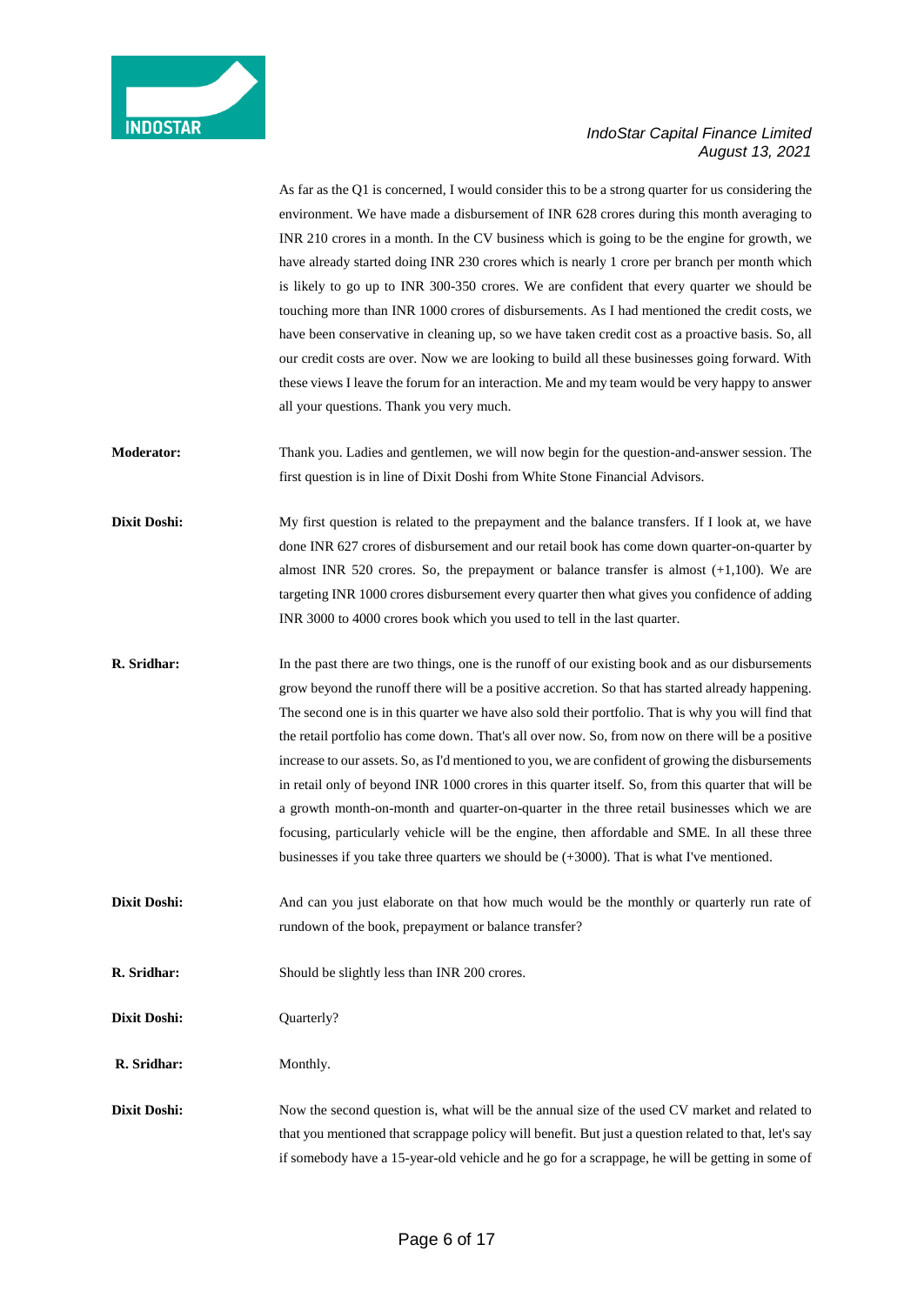

the incentives like the registration cost will not be there for a new vehicle purchase, then why he would go for the used CV the other than a new purchase?

**R. Sridhar:** Basically, we are going to focus on 5 to 12-year-old segment which in an 8-year model, the current estimate is around 7 to 8 million vehicles are there in the population, where Shriram Transport and Chola are the major players and few peripheral players were there. Their penetration is less than 50% if you look at their assets under management. So, the balance is contributed by the unorganized sector. There are no other serious players in this segment. That is why because of my background in used commercial vehicles finance business for three decades we are getting into that space sensing a great opportunity. The base itself gives you a fantastic opportunity to gain market share from unorganized sector. Plus, as I mentioned the 15 year-old vehicle are 7 to 8 lakhs. These vehicles are anywhere between 15 to 25 or 30. These vehicles application we have to understand. These application for small distance freight carrying activity. It could be in the construction sites carrying sand and bricks. It could be garbage cleaning in municipal corporations. It could be in household shifting. But it would do a very short distance freight carrying because of the age and inefficiency. So when the government brings too many restrictions and constraints in operating this business, these people would like to change their vehicle but they cannot go for a new vehicle because the price differential will be huge which will not support their freight earning. So, they will go for newer vehicle. So, when they go for example 10-year-old vehicle, the person who sold the 10-year-old will go for a 5 year-old, a guy who sold for 5 years will go for a new vehicle. That's the thought process. So, every vehicle, basis more than 15 years if it has to become a new vehicle demand it has to churn three times minimum. That is why we feel 8 lakh vehicles if it has to phase out will have to create 24 lakh of replacement demand. If we take an average of 5 lakh under the INR 20,000 crores will be the replacement demand. That is what I mentioned. This 15-year-old is not going to be a static one. Every year there will be one-year vehicle will become for 15-year-old. So, it's going to be a continuous replacement demand which will come. If this becomes successful, I'm very confident the government will bring down 15 to 12 years. Then that 12 will become 10 years. The end-of-life policy in the next 10 or 15 years will become 10 years is what I suppose. For the benefit of this country, better fuel efficiency, better road maintenance, all that will be helping if we modernize the fleet. The used vehicle replacement demand is going to be continuous for next decade or two. So, sensing an opportunity we are getting into that space in a very aggressive manner with an aspirational growth plan. This is very profitable, highly scalable and we have put together a team which had 20 to 25 years of experience in building this business.

**Dixit Doshi:** Just one last question from my side, what is the deadline for promoter to bring down the stake to 75%, by when they have to bring it down?

**R. Sridhar:** Today because of the pandemic there is no hard and fast rule here. But the shareholders are working on it and they will do in consultation with the regulators.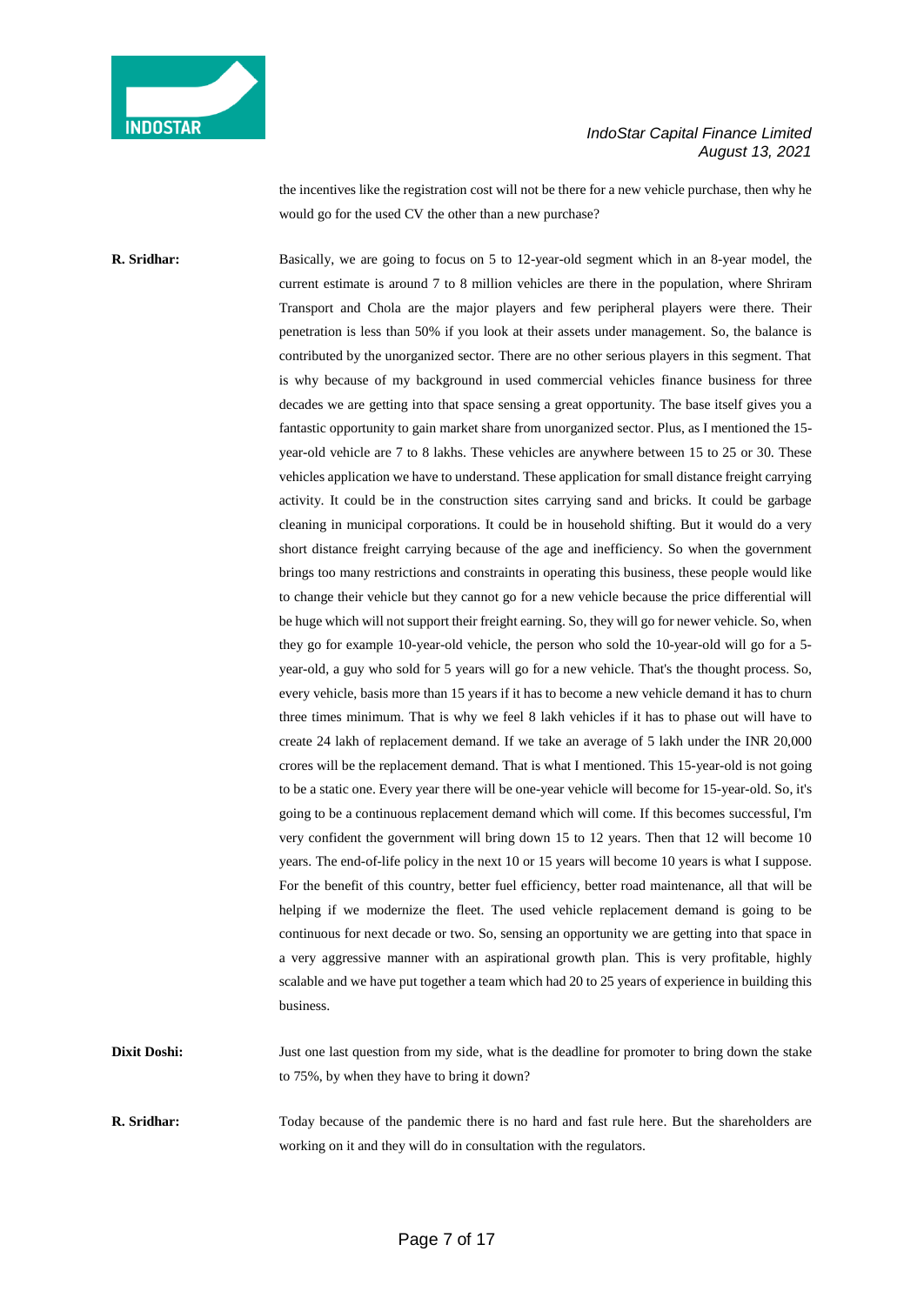

| Dixit Doshi:          | Is there any deadline from regulator that by this time?                                                                                                                                                                                                                                                                                                                                                                                                                                                                                                                                                                                                                                                                                                                                                                                                                                                                                              |
|-----------------------|------------------------------------------------------------------------------------------------------------------------------------------------------------------------------------------------------------------------------------------------------------------------------------------------------------------------------------------------------------------------------------------------------------------------------------------------------------------------------------------------------------------------------------------------------------------------------------------------------------------------------------------------------------------------------------------------------------------------------------------------------------------------------------------------------------------------------------------------------------------------------------------------------------------------------------------------------|
| R. Sridhar:           | No, regulation is different but considering the pandemic, the regulation is flexible.                                                                                                                                                                                                                                                                                                                                                                                                                                                                                                                                                                                                                                                                                                                                                                                                                                                                |
| <b>Moderator:</b>     | The next question is from the line of Rishikesh Oza from Robo Capital.                                                                                                                                                                                                                                                                                                                                                                                                                                                                                                                                                                                                                                                                                                                                                                                                                                                                               |
| <b>Rishikesh Oza:</b> | My first question is that, you have talked in the last con-calls and also in this con-call about<br>multifold loan book growth, around 7X-8X. Also, you have talked just about 1000 crores of<br>disbursement, so if there is no third wave can we expect this at least 40% annual growth run-rate<br>to start from next one or two quarters loan book side                                                                                                                                                                                                                                                                                                                                                                                                                                                                                                                                                                                          |
| R. Sridhar:           | As the base is low, the growth percentage will be very high. We are INR 6000 crores retail book<br>now. So that INR 6000 crores in one year if we are doing a INR 4500 crores of disbursement,<br>there will be a disbursement growth to the base is 75%. But if you deduct the runoff, we will be<br>growing around 30% to 35%.                                                                                                                                                                                                                                                                                                                                                                                                                                                                                                                                                                                                                     |
| <b>Rishikesh Oza:</b> | My second question is, what will it be the credit cost for FY22 and FY23?                                                                                                                                                                                                                                                                                                                                                                                                                                                                                                                                                                                                                                                                                                                                                                                                                                                                            |
| R. Sridhar:           | Our credit cost is completely provided and protected as I told you. There will be no further credit<br>costs from retail business as well as corporate business for the existing portfolio which was there<br>as of $31st$ October, 2020. So that is one batch of assets we are keeping. The second batch is<br>businesses which we have disbursed from November 1 <sup>st</sup> , 2020. As I mentioned that will continue<br>to be most of the portfolio in the more than 95% will be in Stage 1. There will be a very less<br>incremental provision which would be required. As we are also hoping that there will be<br>possibilities of write-back that the net of the write-back and the incremental provision will be<br>positive to the P&L.                                                                                                                                                                                                  |
| <b>Rishikesh Oza:</b> | So, our yields are between Chola and Shriram Transport, so will it be fair to say the normalized<br>credit cost in future years will be between the credit cost for those two players which comes to<br>around 1.5 % to 1.75%?                                                                                                                                                                                                                                                                                                                                                                                                                                                                                                                                                                                                                                                                                                                       |
| R. Sridhar:           | I will tell you a benchmark that Shriram is operating at more than 20%. So, 24% so their credit<br>cost is higher because they are operating in a slightly riskier segment and Chola is at 14%<br>blended yield. Where their used vehicles were around 15%, new vehicles are around 12%-12.5%<br>so they are operating at 14%. So, we are adopting a different strategy. We will be operating on<br>a balance sheet completely used which will between 17% to 18%. The yield of IndoStar is going<br>to be between Chola and Shriram as you rightly said but it is going to be fully used vehicles.<br>And the new vehicles will be in bank's balance sheet. So, we do hope that our blend will be<br>around 16%. If you take an industry benchmark of over last few decades, it would be 10% of the<br>yield, could be the maximum credit loss. You are right in putting a 1.5% to 1.6% as the eternal<br>credit cost in our CV book going forward. |
| <b>Moderator:</b>     | The next question is from the line of Abhijeet from Kotak Securities.                                                                                                                                                                                                                                                                                                                                                                                                                                                                                                                                                                                                                                                                                                                                                                                                                                                                                |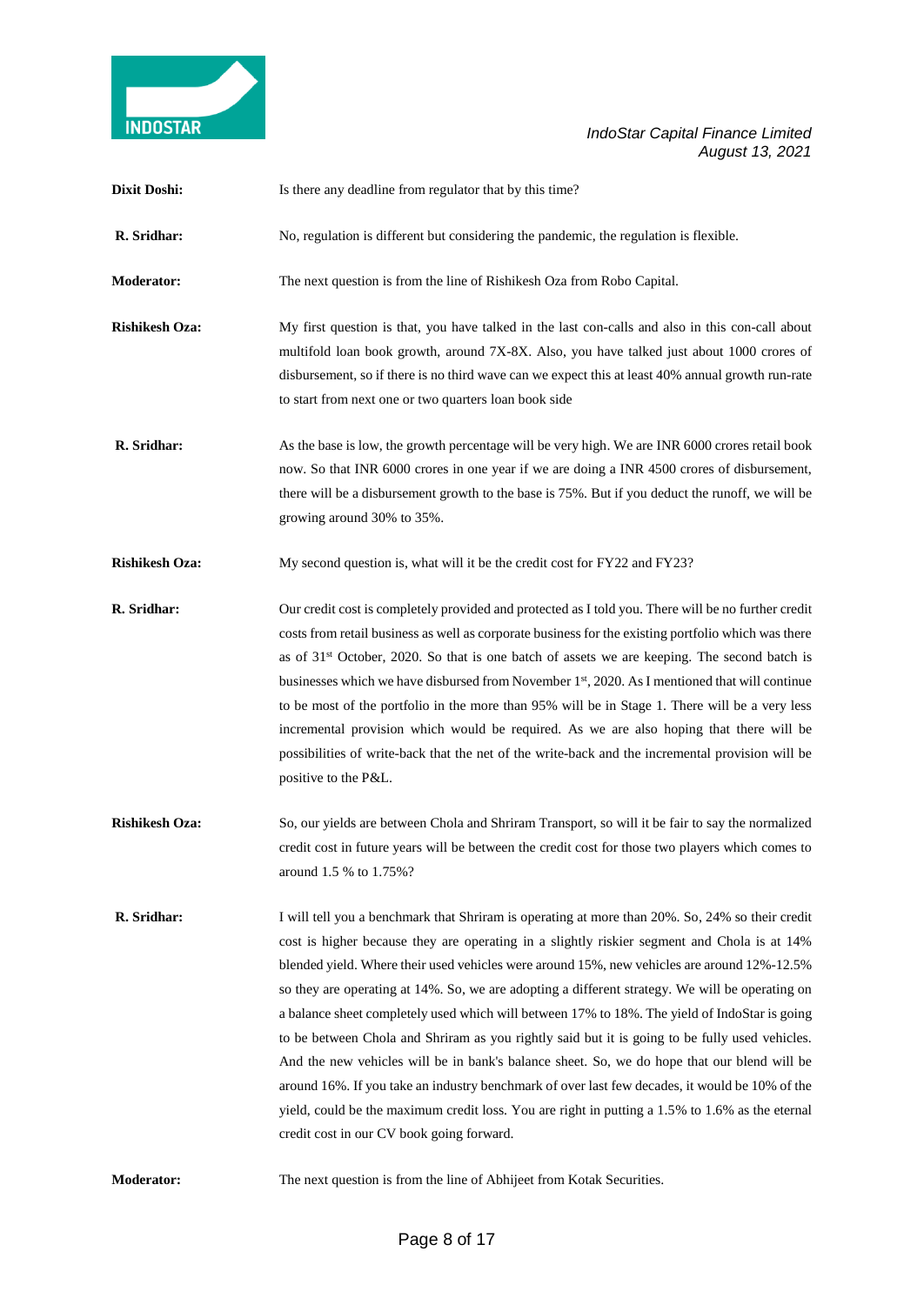

- Abhijeet: The first question was around your asset quality. If you could please kind of help us understand what is your Stage 2 looking like now? And if possible if you could, if a product wise Stage 2 for the three retail product segments?
- **Amol Joshi:** One is as we have alluded in Q4, our Stage 2 at that point of time was 24.5%. We have seen a slight improvement there with focus at our side clearly being on containing Stage 1 and Stage 2 movements and also, with the new collections head at the helm, we clearly see traction and it's only become better as of July. Between the products the key movement between Q4 and Q1 has been on the SME book where we have seen some incremental stress where there's a Stage 1 to Stage 2 movement and also, some restructuring that we have done. As I have mentioned in our previous calls any restructuring that we do even for the zero DPD customer we by default classify that customer as a Stage 2 customer and break incremental provision. The RBI has also while we have been doing a 10% provision on all restructuring, the RBI also recognize the fact that it needed incremental provision and they have up their limit from 5% to 10%. We have also taken a recognition of that fact and where required on a case-by-case basis even though it's a granular retail portfolio we have stepped the provision accordingly. While overall basis, it has moved into a better terrain, from an SME perspective there's been some incremental movement from Stage 1 to Stage 2.
- **R. Sridhar:** And going forward we do expect that we should come to a single-digit Stage 2 by March 2022.
- **Abhijeet:** When you say it will come down to single-digit Stage 2 and Amol was alluding that from 24.5% in Q4 it has come down marginally. So fair to say that maybe let's say if we are at around 20% to-23%-mark Stage 2, by when do you expect this to come down to single-digit Stage 2
- **R. Sridhar:** See there are a couple of strategies we are adopting. One is as I said told you October 2020 that book, we are building a separate collection vertical and we are doing everything to collect and roll back their stages, 3 to 2 and 2 to 1. That's a big focus with that we are doing. Also, the book which we are generating now, new book as I told you in the nine-months more than 95% is in Stage 1. We will continue that kind of incremental book which will also help us in improving the blended books stages. That is why we feel that it should move to a single-digit by March '22 as we put another INR 3000-4000 crores of book which exceptional asset quality.
- **Abhijeet:** Amol you alluded that there has been some movement from Stage 1 to Stage 2 in your CV book. I recall last quarter we had suggested that the CV Stage 2 was around 32%. Would it typically be around the 34%-35% mark now?
- **Amol Joshi:** Yes, it is holding, it's actually a few percentage points better but it's in the same range.
- Abhijeet: Any indication on what is the kind of provisioning that we are carrying in the different product segments CV, SME and affordable housing?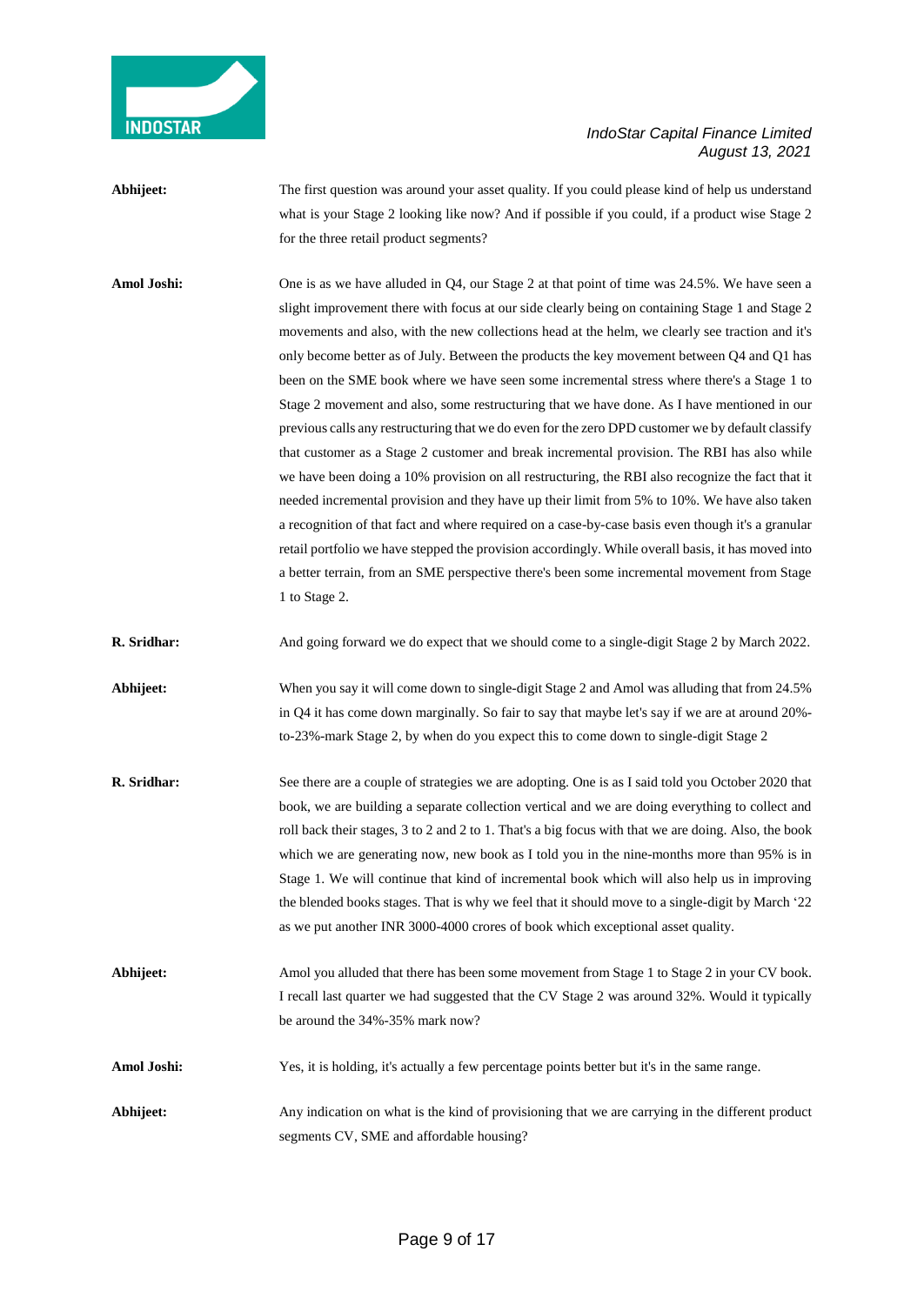

### Amol Joshi: So, clearly in Q4 we did a step up in provisioning especially on Stage 3. You can see that in the asset quality slide that we have put in, we are at 55% and there about for CV and SME also we have increased date, for HFC we are at around 20%. What we have clearly seen is that these provisions as we start recovery process and things normalize on the ground, we expect as we revisit the ECL model in the coming quarters to get a bit toned up because when we did it, we had the advantage that we did it in the mid of June where wave 2 was at its peak. And hence the whole environment supported that kind of provisioning. As we go through the year and things normalize, we will see some tone down in the overall provisioning rates, we are carrying at every stage of our book.

- Abhijeet: The other question that I had was on the restructuring. Obviously on a q-o-q basis we see that the absolute amount of restructured pool has come down but important thing for us and maybe the other investors is to understand that what is the pipeline looking like for you? Because I mean like you know this restructuring window is open until September end. So, I mean what are the thoughts around where could this restructuring pool finally settle depending on what the pipeline is looking like now?
- Amol Joshi: Thank you for the question. It gives me an opportunity to explain it in detail. Clearly, you would have seen that for our affordable home finance business, we had done zero restructuring. Restructuring for us as a tool is an opportunity only if the customer needs it. Our team actually assesses the requirements. Lot of times what we have seen some of the other lenders to that our customers have allowed them restructuring. So, they treat it as a right. Whereas when we see capacity to pay, we hold on with an option from our customers at least. That kind of conflict happens on the ground but clearly as we moved beyond the wave 2 in July, we have seen the traction for restructuring coming down. There will always be pockets where we might eventually take a call between now and 30<sup>th</sup> September but we don't see any major upswing in the kind of volumes we are looking for restructuring.
- Abhijeet: The other two questions that I had was for Sridhar sir, one was on growth, the other one was on OPEX. While you have obviously briefly touched upon them in few of the previous questions but where we are now and assuming that I mean the COVID-19 is here to stay for maybe the next few quarters and we really can't kind of predict how the COVID-19 situation in the country will be like. But that thing aside I mean for the next let's say 4 or 5 years where do you see yourself growing to over the next 4 or 5 years and the other thing is around the OPEX. I mean you did talk about opening smart branches which will have about half the breakeven time. You did talk about that hub-and-spoke model. But having said that I mean where do you see this OPEX finally kind of settling down after let's say the next 3 to 4 years?
- **R. Sridhar:** See as I told you the OPEX today is looking little high because of some one-off costs are there. So, if you net it off, they should be around INR 25 crores for this quarter which would grow a little bit on quarter-on-quarter basis due to the infrastructure which we are creating. As and when we grow our branches, there will be an operating expense which will come. So, as I mentioned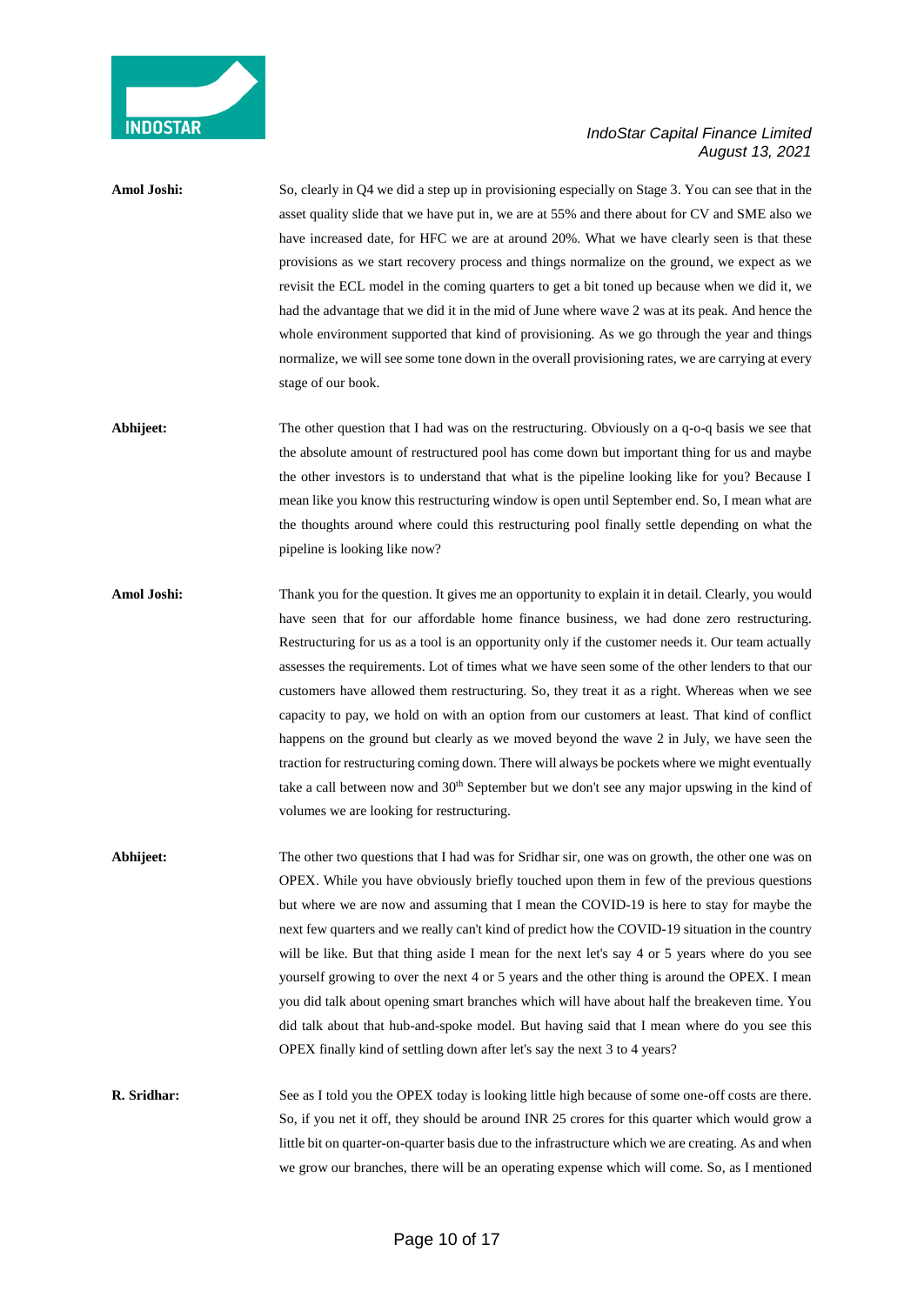

to you that if you looked at as an investment for future growth because without branches, we will not be able to grow our book. Having said that, we are also focusing on reducing the operating expenses substantially. We are going for low-cost, less space branches which will have very less fixed cost. Plus, we are combining with a state-of-the-art digitization, an app which will be given to the build staff for doing most of their activities. With that we would be able to reduce the operating expenses substantially and the enhance the productivity of the field force. That would be reflected in the breakeven which we would measure in terms of that. So that is the point. This quarter it has been inflated to the extent of around INR 20 crores which had been one-off cost which should be neutralized. With regard to your growth, I have already mentioned to you that in the vehicle finance, used vehicles I feel that from the current levels of 3200 or something like that we can look at 10X in 5 years' time. As well as in the new commercial vehicles which would be at 25% of that book. In affordable housing I am putting from 1000 and 7X to 8X but if you are confident of the asset quality, we can even look at 10X there. The potential for growth is fantastic in our space. As you notice that these businesses are niche businesses where we are having lot of entry barriers. Not new players are going to come into this space in a big way. The potential is very high, profitability is good and the scalability is outstanding. If we have the right kind of teams which can source and underwrite and collect then we should be in for a fantastic 5-year growth plan.

**Moderator:** The next question is from the line of Pankaj Prasun from HNI Investor.

**Pankaj Prasun:** My question is very strategic in nature. I want to understand that last four-five quarters you are doing there as far as provisioning and all. Can you assure us as an investor that from here on there will be no such kind of bombarding on us, the first thing is that? And what I understand due to this scrappage policy and the pent-up demand, the kind of China Plus one activity is going to come to India. The demand for commercial vehicles will be very large. What I understand from the IndoStar team is having collectively they had managed more than INR 1.5 lakh crores of assets either Sridhar sir or Deep Jaggi sir or Mr. Ravi or Mr. Sudip or Jaya Janardhana collectively. So, Sridhar sir, we are right from what you were telling 5-year you are targeting something like INR 40,000 crores. Don't you think that the kind of team you have, you have a great potential to these to more than INR 1 lakh crores so those things I want to understand.

**R. Sridhar:** Thank you. So, you see what we normally do is put together a plan and execute it. So, you are absolutely right in my past also when I looked at three times growth, I had grown seven timeseight times. As you rightly said, if we have the building blocks of liabilities strength that we have Brookfield as our partner, that is a big bucket. If there is an opportunity to grow more capital is not a constraint. Today NBFCs apart from the asset side strength should have the liability side strength also. As I have articulated a partner like Brookfield plus a strong ALM and a liquidity pipeline and another strategic partnership with ICICI puts IndoStar in a different league. With the kind of product which we are going to be present in a granular ticket size which is scalable with high potential in the next 5 to 10 years, we are a different kind of a NBFC which is going to take advantage of the unfolding potential which is going to come post the pandemic.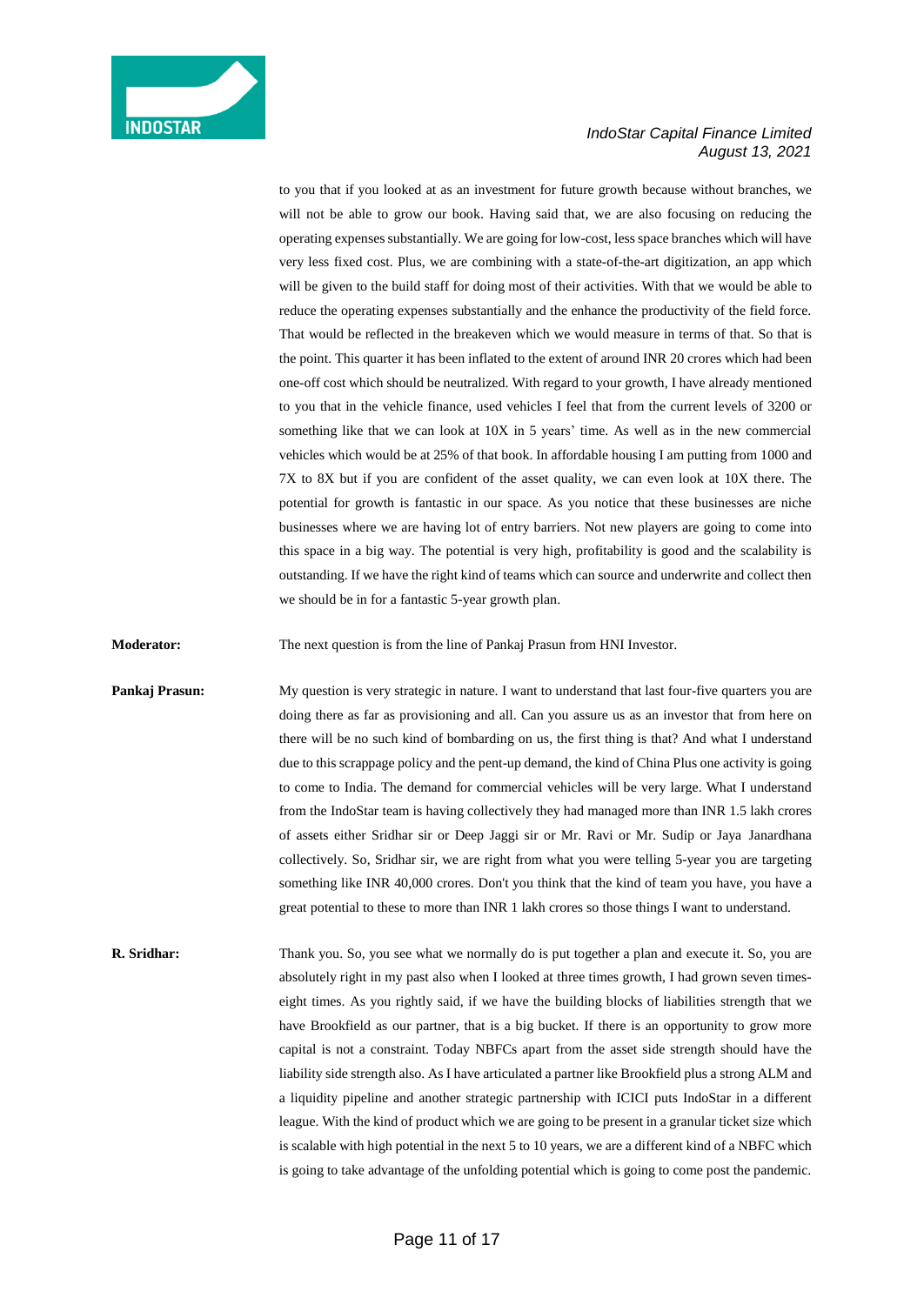

As you rightly said the combined assets under management which me, Deep and Ravi and other team members have done is in excess of INR 100-1000 crores or something like that. There are not many players who are going to come into used commercial vehicles. We are going to be the third largest player and because of lower size, our ability to grow and we are going to be nimble. So, as you rightly said we are putting a number and for the direction but if there is an opportunity, nothing puts us in a constraint to grow beyond what I have mentioned.

- **Pankaj Prasun:** My one question was that can you show us henceforth there will not be any negative surprise on the provisioning front?
- **R. Sridhar:** Yes, I am assuring you.
- **Pankaj Prasun:** What I understand Brookfield has got a very good name. This is the only NBFC, MNC-NBFC which is trading at a such a steep discount. Somewhere we are not able to convince the investor that now onwards we are not going to give you SA?
- **R. Sridhar:** See it's not only on the credit cost. We are doing a transition. During the transition unfortunately we encountered multiple challenges. And because of that all these things have happened. As I mentioned to you all these are over and now, we should march forward with corporate lending going down, retail business going up, credit costs have been taken, write back possibility. I am sure that the market will recognize. The other one is the affordable housing finance business which have not been factored by the market will also see traction. I am very confident that this will be noticed and as we show month-on-month and quarter-on-quarter progress in our performance the market will recognize. That will happen from now so I am assuring you that.
- **Pankaj Prasun:** One more thing. Do we see that we will be a flavor of Fintech also in IndoStar?
- **R. Sridhar:** Yes. Our business is involved an asset which needs to be done. We are building a very state-ofthe-art digitization. We will also bring in Fintech partners to help us in customer evaluation, in risk of management in fraud control. So many things which we are talking to the different players. We will bring that one once our digitization is ready in the next couple of months.
- **Pankaj Prasun:** I would request you to kindly incorporate those things in next investor presentation please.
- **R. Sridhar:** Thanks for the suggestion. We have taken your point and we will incorporate it.
- **Pankaj Prasun:** One more thing on the ESOP front in the past I have seen the big authority from the company has used this like a day-to-day expenses kind of. Please be mindful because our equity is very costly, IndoStar equity is not so cheap. In the past it has happened and that has hurt me a lot.
- **R. Sridhar:** We take your point. Now the team which had the initial ESOP has all left. Now whatever we are giving is a rear ended so it's a 10-20-30-40. The team has been clearly told that it is a retention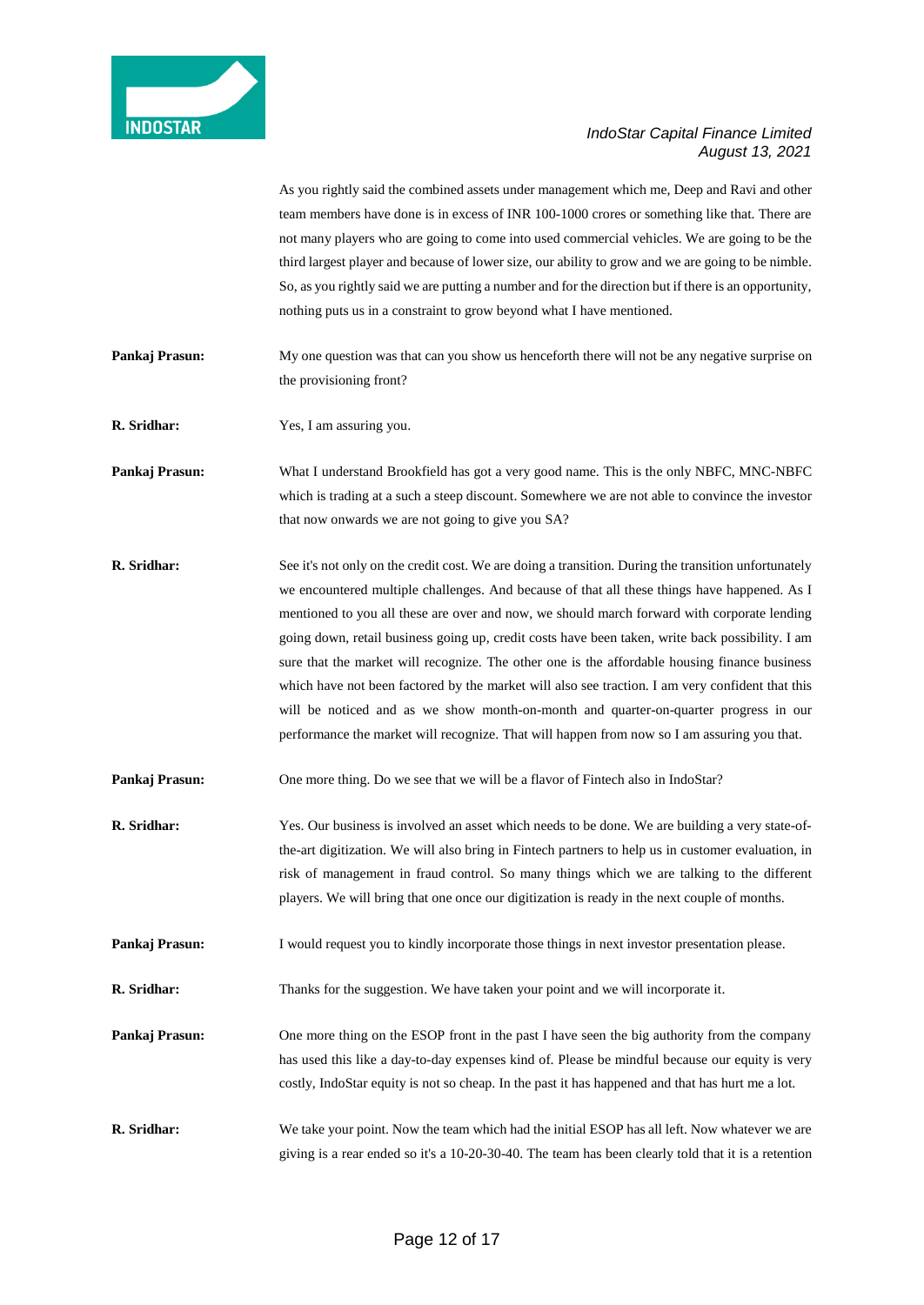

policy, as we are emerging there is we are going to do an ESOP now which would be top-down for about 150-200 people only. It won't be a challenge in the future.

**Pankaj Prasun:** Thank you sir because I see IndoStar in a at least in 6-digit market cap.

**Moderator:** The next question is from the line of Pracheel Shah from Capgrow Capital.

**Pracheel Shah:** Just coming to know about a data keeping question. So, slide #19 you have shown the GNPA and net NPA for the firm. Does this include the standard provisions as well in excess of NPA?

Amol Joshi: This is only the Stage 3 that we have put it out here.

**Pracheel Shah:** What is the excess that they are carrying on the books?

**Amol Joshi:** What happens is that the provision pool if you typically tag it against the individual asset. Just to give you some flavor around of our 7800 crores of AUM we are carrying around 8.8% of provision cover between Stage 1-Stage 2 and Stage 3. On slide #19 what do you see is only the Stage 3 book.

**Pracheel Shah:** 8.8% of the book you are carrying you said.

**Amol Joshi:** Yes, correct.

- **Pracheel Shah:** Just wanted to know about the growth that already previous participants have asked. So what challenges are we facing today when we go out to disburse? What is stopping us from disbursing? Because if you see your competitors Shriram and Chola, they still have grown their book year-on-year in the past few quarters. Whereas we have rundown our book to the previous six quarters and even beyond that so what challenges are we facing? What is stopping us from growing our book especially when we have so much capital sitting on our books?
- **R. Sridhar:** From last March '20 when the COVID and lockdown started, everybody stopped disbursing but some companies which are old have still continued but we stopped and we made it a policy that as and when we collect 100% collection then we will restart. Slowly the collection efficiency improved which we have given in our table. October 2020, we achieved 100% and we started disbursement from November. If you are comparing the disbursement numbers between IndoStar, Shriram and Chola; if you see the branch average everything will be more or less same. Shriram has got about 2000 branches positioned so they do easily 2000 crores. They can do even still more. This business is having a constraint of about 1 crores or 1.5 crores one will be the productivity of a bank, in a simple product. As and when we ramp our infrastructure, branch network, our disbursements will grow. Today there is no comparison, 250 branches we are doing 250 crores.

**Pracheel Shah:** You said so as and when you open new branches, growth should come in, is that correct?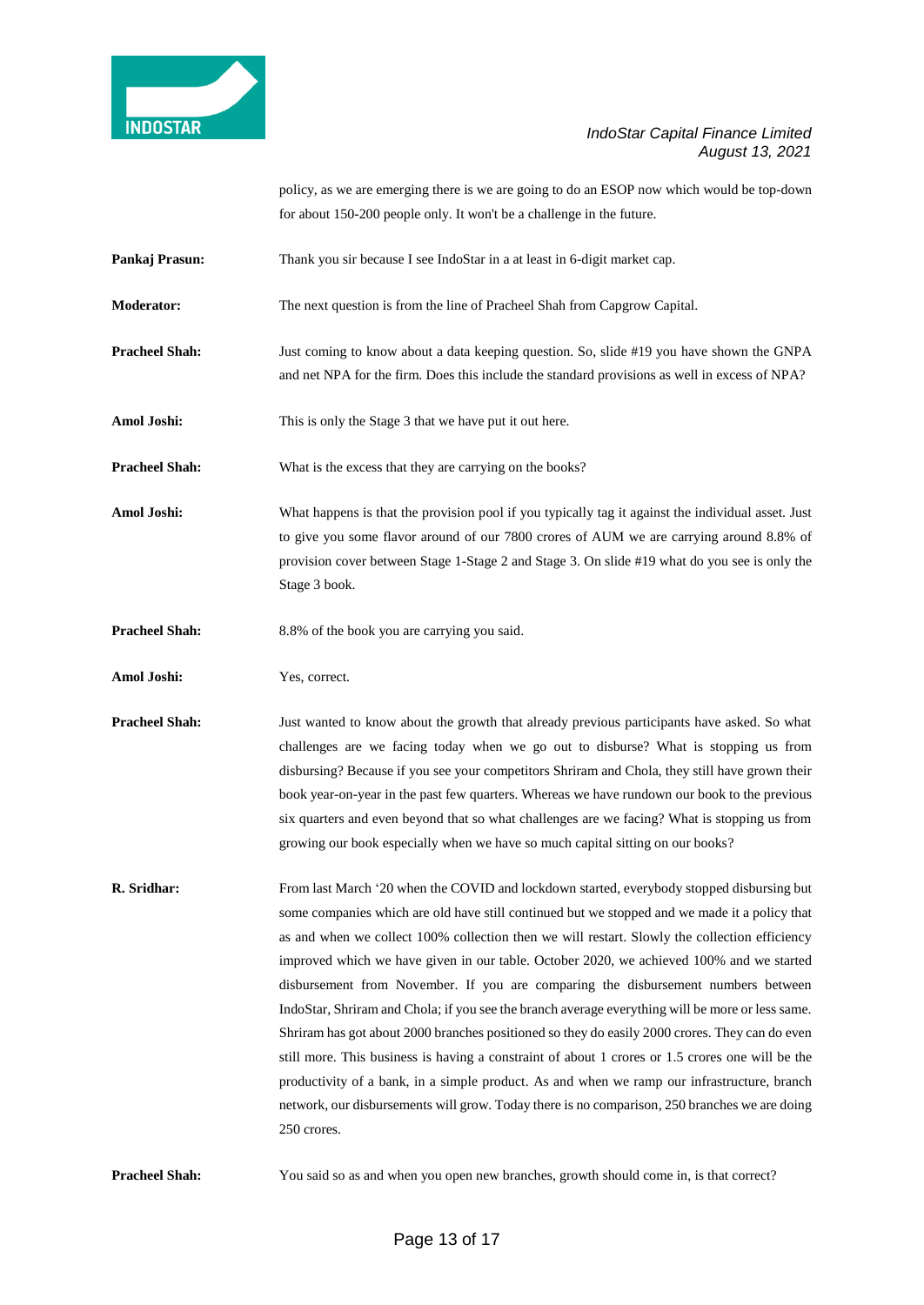

| R. Sridhar:           | Yes. See for example as I told you today 250 branches are 50 hubs these 50 hubs have got a hub<br>location plus three branches one rural center, six which will do five locations which will do about<br>6 crores disbursements minimum. For our 50 hubs we should do 300 crores which we will reach<br>this month or next month. When we do that as and when we keep increasing our hubs, our<br>disbursements will grow. For example, in 2026 when we are going to have 200 hubs which are<br>inflation of 25%, we should be doing a 1000-500 crores disbursement per month is an estimate.                                                                                                                                                                                                                                                                                                                                                                                                                                                                                                                                                                                                                                                                                                                                                                                             |
|-----------------------|-------------------------------------------------------------------------------------------------------------------------------------------------------------------------------------------------------------------------------------------------------------------------------------------------------------------------------------------------------------------------------------------------------------------------------------------------------------------------------------------------------------------------------------------------------------------------------------------------------------------------------------------------------------------------------------------------------------------------------------------------------------------------------------------------------------------------------------------------------------------------------------------------------------------------------------------------------------------------------------------------------------------------------------------------------------------------------------------------------------------------------------------------------------------------------------------------------------------------------------------------------------------------------------------------------------------------------------------------------------------------------------------|
| <b>Pracheel Shah:</b> | So, with these hubs rising and the number of branches also rising; how do you see efficiency<br>kick in because we are also biding for a drop in cost to income. Are you saying that these<br>branches are not, they are very low-cost model or how does that work?                                                                                                                                                                                                                                                                                                                                                                                                                                                                                                                                                                                                                                                                                                                                                                                                                                                                                                                                                                                                                                                                                                                       |
| R. Sridhar:           | Yes, I have explained low-cost branches, we call it smart branch combined with the digitization<br>app and all that. We are reducing the operating expenses which we are incurring a more in the<br>Gen-1 branch, now this Gen-2 branches will be low cost and then productivity will be increasing<br>as against the 25 lakhs productivity the field officers will be doing 25 lakhs so because of that<br>the breakeven will come down from 15-16 to 7-8 months. That is the efficiency which will keep<br>and as I have told you in order to sustain the asset quality, we are also building a collection<br>vertical. We have brought in a guy who had spent 11 years in Chola as our National Collection<br>Head for CV and with that we are building a collection vertical. From the portfolio which we<br>are generating from November, we are trying to keep more than 95% in this Stage 1 all the time<br>so that we are monitoring very closely. And when we do, that the asset quality will get sustained.<br>With operating expenses reduction, productivity increase and with efficient credit management,<br>we would be able to increase the return on assets substantially because we are operating in a<br>higher yielding product, cost of funds is going down. All these things are going to work for us.<br>So, the strategy is in place. We have to go on executing. |
| <b>Pracheel Shah:</b> | One last question, you said that Stage 2 in the previous quarter was 24% and 24.5%. This quarter<br>it is a little lower than that. How does that compare to pre-COVID scenario?                                                                                                                                                                                                                                                                                                                                                                                                                                                                                                                                                                                                                                                                                                                                                                                                                                                                                                                                                                                                                                                                                                                                                                                                          |
| Amol Joshi:           | Clearly before pre COVID we had a few challenges in growing the book. It used to hover around<br>12% to 15%. Our going forward outlook that we have is as Sridhar alluded to bring it down to<br>single-digit as we embark on our journey to really expand retail disbursements.                                                                                                                                                                                                                                                                                                                                                                                                                                                                                                                                                                                                                                                                                                                                                                                                                                                                                                                                                                                                                                                                                                          |
| <b>Pracheel Shah:</b> | So roughly around 8%, I can assume that 7-8 percentage points we are higher than pre-COVID<br>right now in Stage 2?                                                                                                                                                                                                                                                                                                                                                                                                                                                                                                                                                                                                                                                                                                                                                                                                                                                                                                                                                                                                                                                                                                                                                                                                                                                                       |
| Amol Joshi:           | Yes, you are right. The external environment is such that I think it will only get better from<br>here.                                                                                                                                                                                                                                                                                                                                                                                                                                                                                                                                                                                                                                                                                                                                                                                                                                                                                                                                                                                                                                                                                                                                                                                                                                                                                   |
| <b>Pracheel Shah:</b> | Most of it would be sitting in CV?                                                                                                                                                                                                                                                                                                                                                                                                                                                                                                                                                                                                                                                                                                                                                                                                                                                                                                                                                                                                                                                                                                                                                                                                                                                                                                                                                        |
| Amol Joshi:           | CV is my largest retail book, you're right. Most of it is in CV.                                                                                                                                                                                                                                                                                                                                                                                                                                                                                                                                                                                                                                                                                                                                                                                                                                                                                                                                                                                                                                                                                                                                                                                                                                                                                                                          |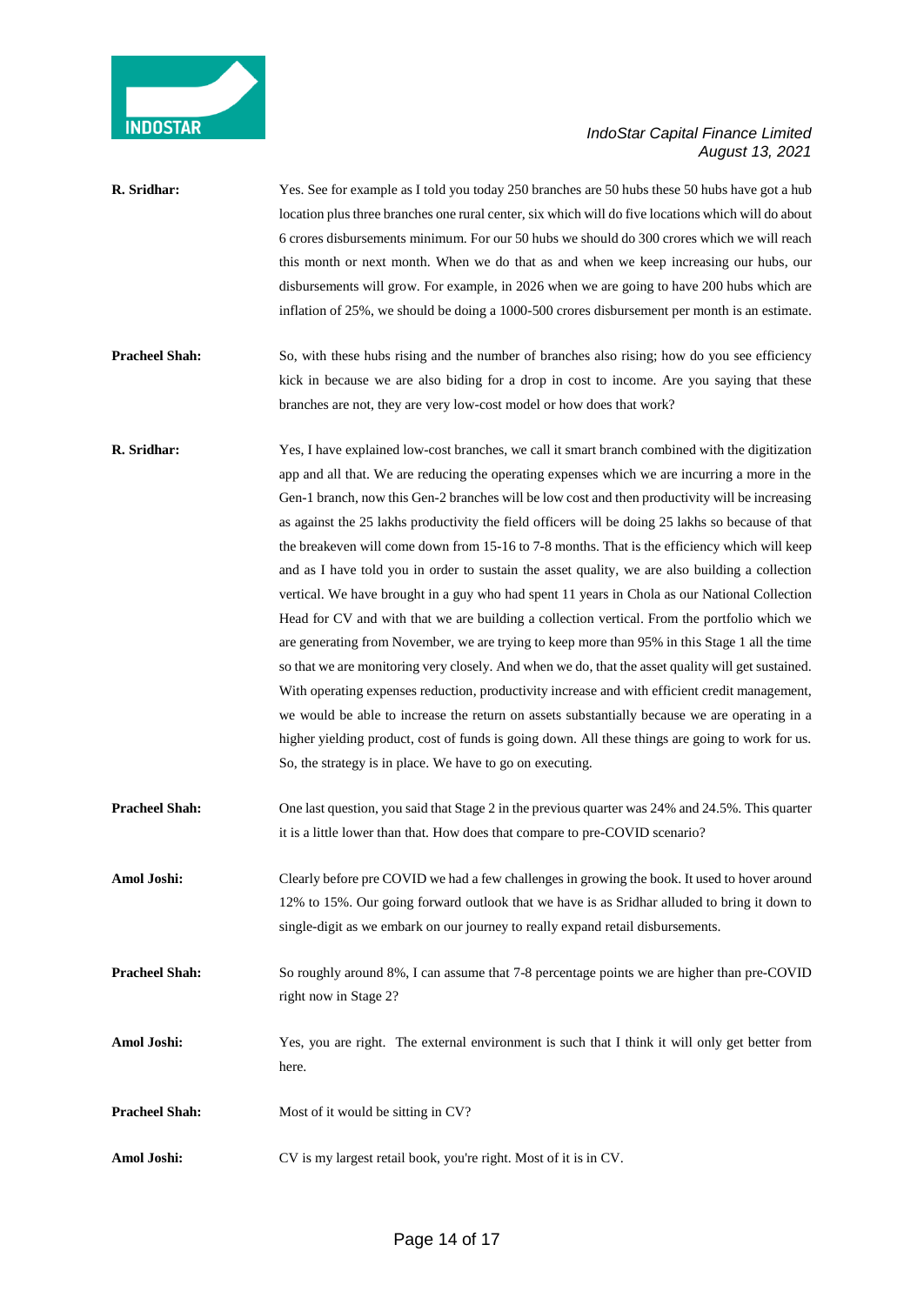

**Moderator:** The next question is from the line of from Alpesh Mehta.

**Alpesh Mehta:** One is after entire execution of the story in your 3-year or a 5-year plan where do your ROAs and ROEs settling down. That's the first part. Secondly, from a near-term perspective we are still sitting on a very high amount of liquidity which would be one of the highest in the system at almost 23%-24% of the borrowings. So, what is the plan to run down this excess liquidity from the balance sheet consulting the environment now and two questions for Amol as well. All these restructured loans I assume they should be a part of the GS 2 loans and is there any pipeline left or the requests that we have next 3 quarters? And another question on the corporate loan, are we done with all the kind of provisioning which is required on the corporate loan? So, any termination losses or the mark-to-market losses when we sell down the portfolio?

**R. Sridhar:** As I had articulated Alpesh the ROA will keep increasing, the incremental book which we are improving is in a double-digit NIM. With the credit cost behind us which we have an aspiration to have an ROA of more than 3% in both the businesses but the credit rating mandated leverages five times. What we are trying to do is there are 3%-3.5% ROA will get to a 15% ROE but what we are doing as a strategy to enhance the return for the stakeholder, we are also combining a strategy of off-balance sheet in the businesses of new vehicles and SME. That would require a lower capital so we can leverage around six times. I do foresee in the next 5 years we should be on a gradual increase from now, should be in the band between 15% to 18% is what is our projections show which we should definitely be able to achieve it if our executions are in place so that is what we are doing. As far as the liquidity is concerned, we are making conscious efforts to reduce it. Because of the environment the rating agencies have requested us, mandated us to carry a larger cash. As things improve the cash is being reduced and we are also making a little bit of improvement in the treasury income. Plus, the cost of funds is continuously on the decline. From a double digit we have now come to 9.5 we project it to be 9 by March '22 and still if the benign interest rate regime continues, we should be marking this average cost. So marginal cost is lower, average cost is coming down. I do feel that in next 1 or 2 years if this trend continues there will be a convergence of the average and the marginal cost to below 9% which is going to enhance our net interest margin substantially. All sides we are making progress and the results will be visible in the quarters going forward.

**Alpesh Mehta:** Just a slightly on this point on the incremental, since our incremental cost is or fund is around 8.4%, right? And the lending that you are doing is at around 16% on the CV loans. So almost 7.5% kind of a spread and the (+10%) kind of a margin are we doing for the incremental book although we do CV segment right now?

**R. Sridhar:** As you rightly said we will be in a double-digit net interest margin in the used vehicle all the time. Even if you assume that in the next 3-4 years the capital adequacy comes down to 20% even then, 8% spread will give you a 10% NIM because you are adding **80% 1.00** capital to it. If you look at our affordable housing, we have a (+40%) capital adequacy then. There with a spread of 6%, there also we will be near to a double-digit net interest margin. All these things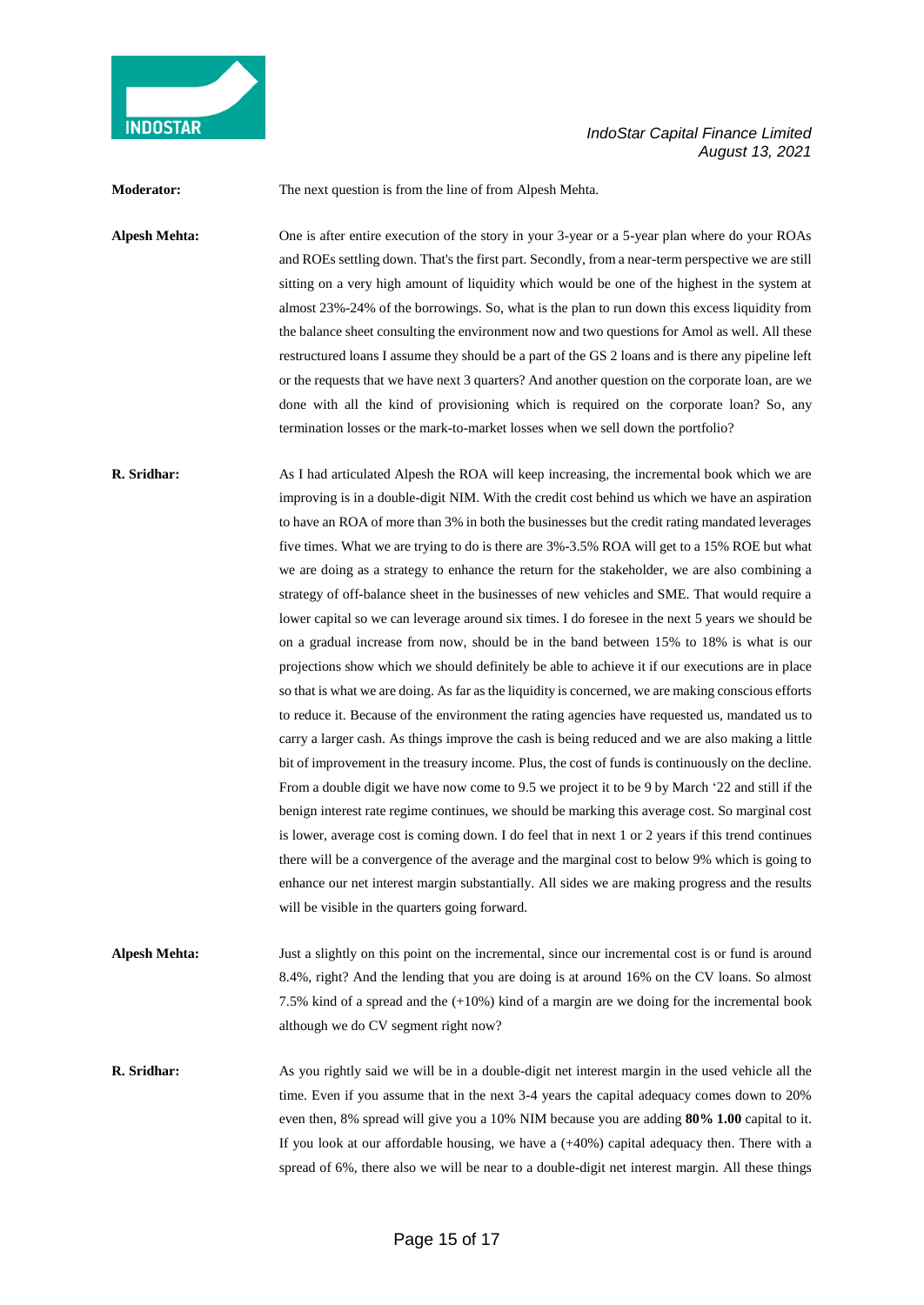

will be visible once the existing book and the growth comes in, a control. So, we are attending to it. By March '22 we will look totally different with another INR 3000-4000 crores we put it into the retail of good quality, everything will look different. That would be a foundation on which we would like to grow next 4 years.

**Alpesh Mehta:** The existing book which is sourced pre-October '20. Is it fair to assume that by mid of next year the entire book would be repaid, the retail loans?

- **R. Sridhar:** Most of them will run off, particularly the acquired book will go off by middle of next year and some restructured books have been elongated repayment schedule so that will continue. But what happens is that the control on the credit cost has already been taken. There will be no more negative surprises in that portfolio. So, it will run off so the new book which we are developing is micro-managed on a day-to-day basis. Deep Jaggi takes control of the situation and monitors it on a daily basis. We don't allow any slippages there. Any remedy is attended to immediately then and there. We would like it to be culture of the company and then on top of it we are also building a collection vertical. Everyone is going to be pre-occupied and obsessed with the asset quality and we will be focusing on that. The existing book when it runs up you will have a much superior quality portfolio in both our businesses.
- **Amol Joshi:** On restructuring clearly, our window is another 1.5 months and you have seen the numbers, we did in Q1 which were during COVID. As things normalize, we will actively work with our customers to ensure we don't opt for this especially if we see that if it's only a short-term blip. Where required will still exercise the call to do the restructuring. Affordable home as you seen we have managed to hold good; it has led to increase of some NPAs but quite confident that as we proceed to August and September some restructuring will happen there which will not be in excess of around 2% or 3% of the overall book. In terms of your question on corporate book the 200 crores provision that we carry, we feel is sufficient to take any shocks as they come. Some traction on sell down is already happening. Hopefully even we give Q2 numbers we will have some concrete numbers to share with you on the same.

**Alpesh Mehta:** Thanks. I guess we are run out of the time. Thanks a lot. Do you have any closing comments?

**R. Sridhar:** No, as I have mentioned that I had a detailed given an overview of what is that we are planning to do in the next to 5 years. We have to come out of the hangover of the past, that's over and we have control on everything, we have put the building blocks in place. The team is very confident and bullish about the execution of that which you will all see on a month-on-month and quarteron-quarter, the improvement in the space. We are going to have an exciting 5-year journey and we do hope that there are no environmental shocks which will come. On that basis we have built it and whatever I have articulated we are confident of achieving it and we will only improve, as I said no credit costs and there are possibilities of right back, growth is absolutely in place. With these words I would look forward to meeting you again in the next investor call and wish you